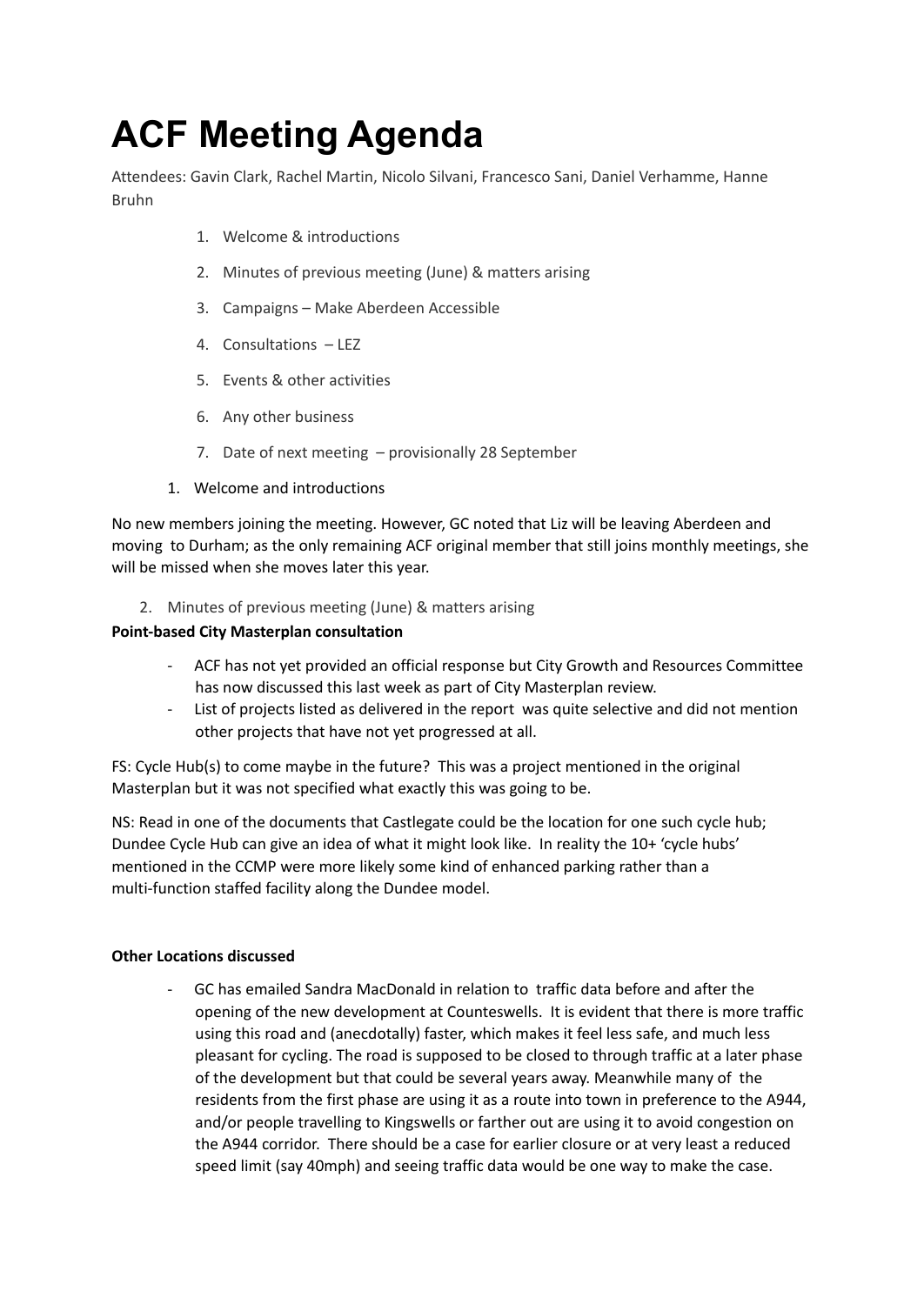works have been completed, no reply as of yet

- DV: in relation to the recent consultation over 3 options for the A944, there was an offtrack trail beside AWPR, could be redeveloped further for leisure, although agreed that the 'on-line' route was likely to have more appeal for commuting.
- 3. Campaigns Make Aberdeen Accessible

Map and Gallery including all entries have been produced (NS and RM)

NS, GC to add more entries for city centre before campaign closing

HB: Sustrans is doing an accessibility 'census' and she volunteered for that

DV: Peterculter-Drumoak section of Deeside Way - a large obstacle rock has been removed along with some surfacing improvement.

HB: Buchanan Formartine tarmacked in Ellon. But barriers have been kept as before

Decisions on how to wrap up the campaign

Campaign end: deadline on September 12<sup>th</sup> or day after to gather last-minute interest linked with Tour of Britain coming to Aberdeen.

Posts to be published to promote cycling for everyone, not just elite cyclists (Tour of Britain) and note the close date for the campaign

Decided to inform ACC (and Aberdeenshire Council) of results, possibility to provide solutions to barriers and/or highlight priorities among entries

A new Cycling by Design version is still to come out, the campaign could be linked to this if it does come out in the coming weeks.

#### 4. Campaigns - No Idling Campaign

**Huntly campaigners had displayed the banner in the Square over the summer holidays and it had then been relocated to the school.** RM: News of the campaign and banner on The Huntly Paper. Will share paper article on social media

Aberdeen Climate Action retweeted RAC post

#### **Consultations**

- a. Ellon to Garthdee consultation deadline was extended
- b. LEZ: GC sent our comments and received an immediate response, which was unusual, pointing out we had interpreted part of it in the wrong way. Correction provided by ACC as part of response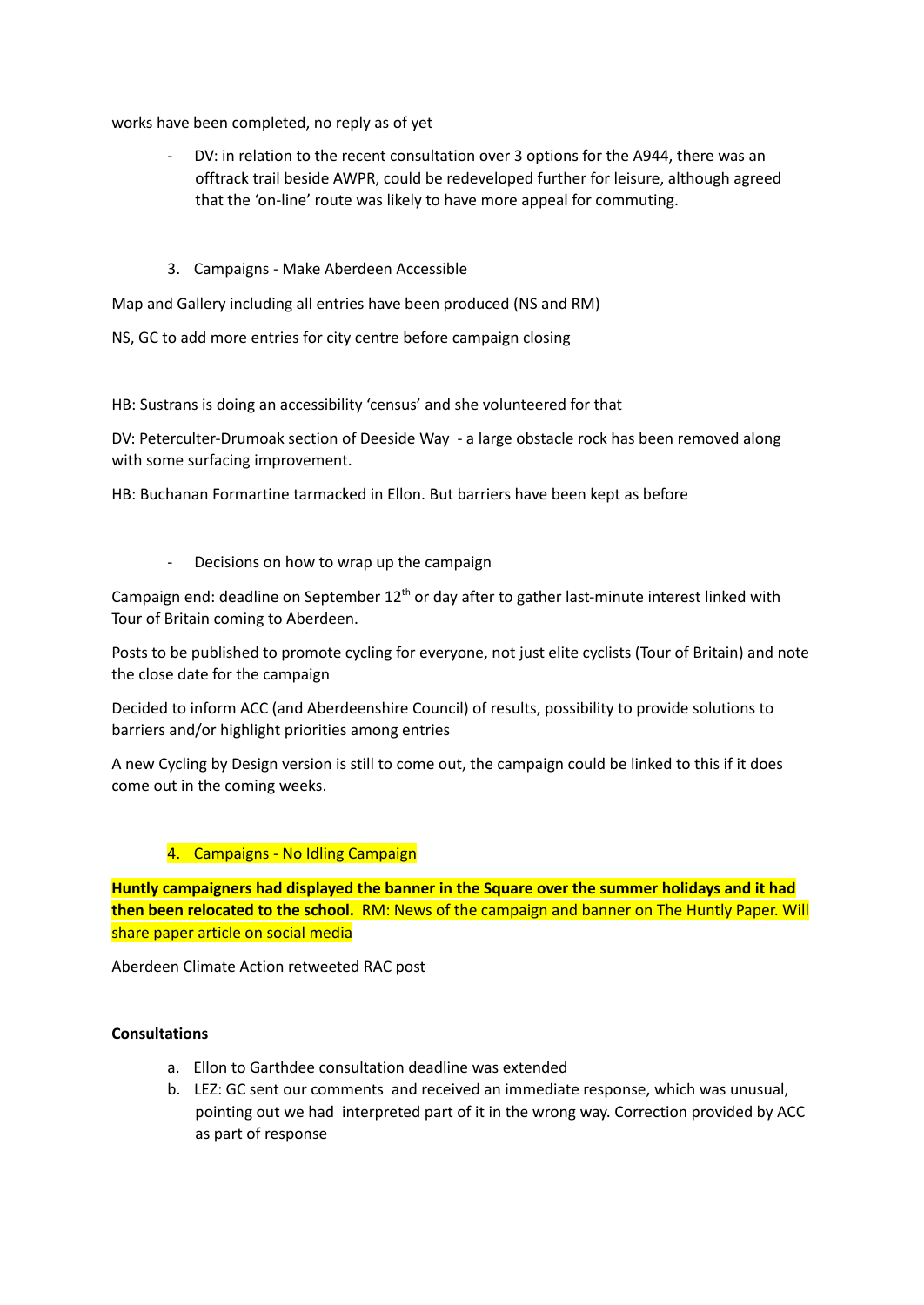c. Consultation about new pump track in Torry. This is a valid type of cycling; good to get kids on bikes and pump track can be a way to do so. We can respond that we are in favour

## **Events and Activities**

Last session of Bike Lessons and Dr Bike went well, however lessons weren't completely full

RC: We still have some carry-over funding from last year. £3k total received but still £630 unspent

- Ideas for spending:
- a. Freebies (bells, etc as discussed earlier in the year)
- b. E-sign cycle counters
- c. Led ride training
- d. More cycling lessons. (HB) Potential to link with the new 'Scotland children bike scheme' trial
- GC: Could participate with Aberdeen Multicultural Centre or similar

e. Street art, something cycling-related (wall – like in Nuart, or street - like in Dundee's Union Street)

f. Maintenance Lessons/Bike Recycle Classes (Angus Cycle Hub or Fire Trail for provider + Adventure Aberdeen for venue to mention a few possibilities); possibly women-only as well

- Aberdeen Climate Action: involvement with COP26 23<sup>rd</sup> October (12-2pm)

Event in Broad Street: GC might join as a speaker

Co-hosting: interested, however as we are not insured it might be best not to co-host GC,

## RM)

We could affiliate with Cycling UK for future event insurance

- Community Garden Festival, CFINE (NS) Bike ride included as one of the activities NS to share post about it.

- Ideas for new campaigns:

- RM: Photograph [cyclist/regular](https://road.cc/content/news/cycling-live-blog-31-august-2021-285993) person half-picture, we could do something similar
- Street Art, as discussed earlier in the meeting

#### **Any other business**

Message from Principal at St Machar School for Cycling Friendly Award